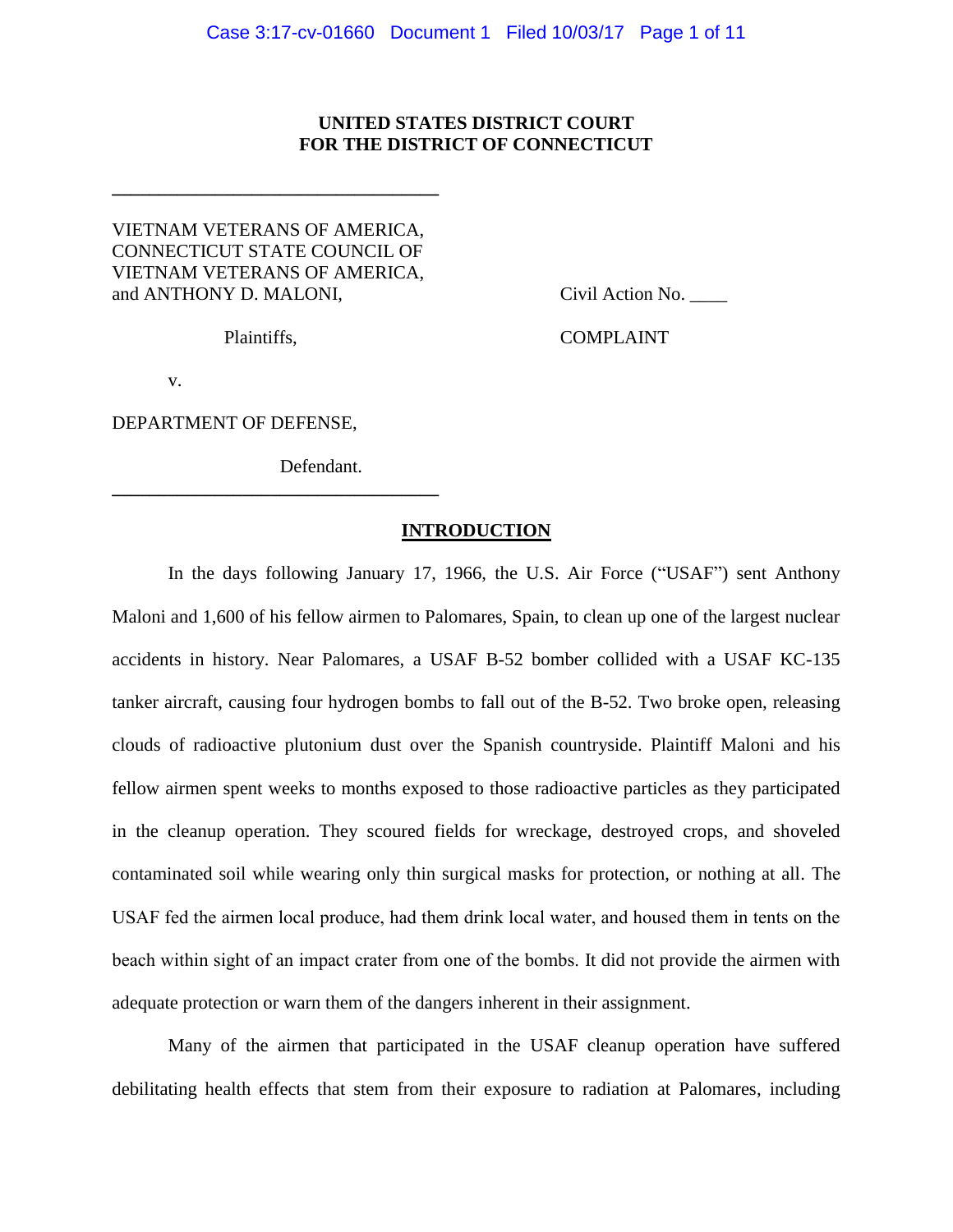### Case 3:17-cv-01660 Document 1 Filed 10/03/17 Page 2 of 11

various forms of cancer, blood disorders, heart and lung dysfunction, and other sicknesses. Yet, for over fifty years the government has refused to recognize the Palomares cleanup as a radiation risk event. As a result, the U.S. Department of Veterans Affairs ("VA") has systematically denied disability benefits for Palomares-connected conditions.

Although it conducted urine sampling on hundreds of responders at Palomares, the Department of Defense ("DoD") never shared the results of that urinalysis with the majority of those veterans. Indeed, some veterans who applied for disability benefits for Palomaresconnected conditions have been told that there is no record of their presence at the site at all. Even for those whose urinalysis results have been identified, the DoD maintains that estimated radiation doses for the overwhelming majority of Palomares veterans are too low to have triggered radiogenic diseases. However, DoD's current methodology is inadequate, a shortcoming admitted to by the very report that the methodology is drawn from.

Among the airmen whose service-connected claims have been rejected is Plaintiff Maloni. Like many veterans of Palomares, Mr. Maloni suffers the effects of radiation exposure but has been denied disability benefits by the VA. Mr. Maloni requested DoD records relevant to his claim pursuant to the Freedom of Information Act ("FOIA"). In violation of FOIA, Defendant DoD has failed to provide timely, adequate responses to Mr. Maloni's requests.

Plaintiffs Vietnam Veterans of America ("VVA") and the Connecticut State Council of Vietnam Veterans of America ("VVA-CT") have also requested DoD records related to the Palomares accident on behalf of former airmen who—like Mr. Maloni—were exposed to radiation during the Palomares cleanup operation. DoD has failed to respond to VVA and VVA-CT's requests. Today, even the youngest Palomares responders are now approaching 70 years old. None can afford further delay.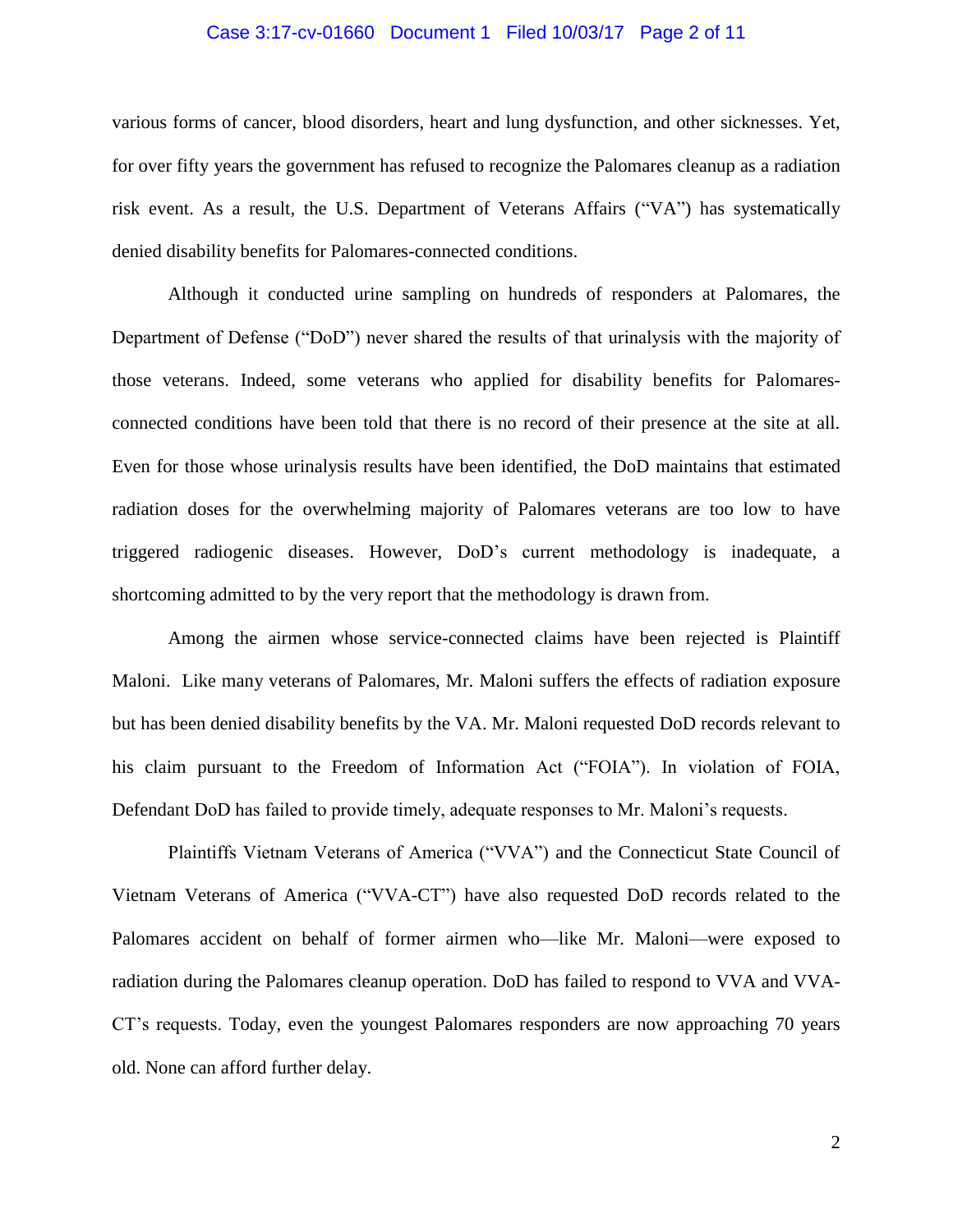### Case 3:17-cv-01660 Document 1 Filed 10/03/17 Page 3 of 11

Plaintiffs bring this action under the Freedom of Information Act, 5 U.S.C § 552, to compel DoD to conduct a reasonable search and promptly produce wrongfully withheld records.

### **JURISDICTION AND VENUE**

1. This court has jurisdiction over this matter pursuant to 5 U.S.C.  $\S$  552(a)(4)(B) and 28 U.S.C. §§ 1331 and 1361.

2. Venue lies in this district under 5 U.S.C.  $\S$  552(a)(4)(B) and 28 U.S.C.  $\S$ 1391(e)(3) as Plaintiff VVA-CT resides and has its primary place of business in the District of Connecticut and no real property is involved in this action.

#### **PARTIES**

3. Plaintiff Anthony Maloni is a 72-year-old veteran living in Massachusetts.

4. Plaintiff VVA is a Congressionally chartered national membership organization that advocates on issues important to veterans, seeks full access to quality health care for veterans, and works to identify the full range of disabling injuries and illnesses incurred during service. It disseminates news and information relevant to veterans of the Vietnam era to its membership and to the general public, and has 635 chapters and 81,680 members nationwide.

5. Plaintiff VVA-CT is based in East Hartford, Connecticut, and seeks to connect and advocate on behalf of veterans of the Vietnam era who reside in Connecticut.

6. Defendant United States Department of Defense is the federal agency responsible for coordinating and supervising government activity related to national security and the United States Armed Forces. DoD is an agency within the meaning of 5 U.S.C. § 552(f).

## **STATEMENT OF FACTS**

7. On January 17, 1966, a USAF B-52 bomber collided with a USAF KC-135 tanker aircraft, causing four hydrogen bombs to land near Palomares, Spain. Two of the bombs broke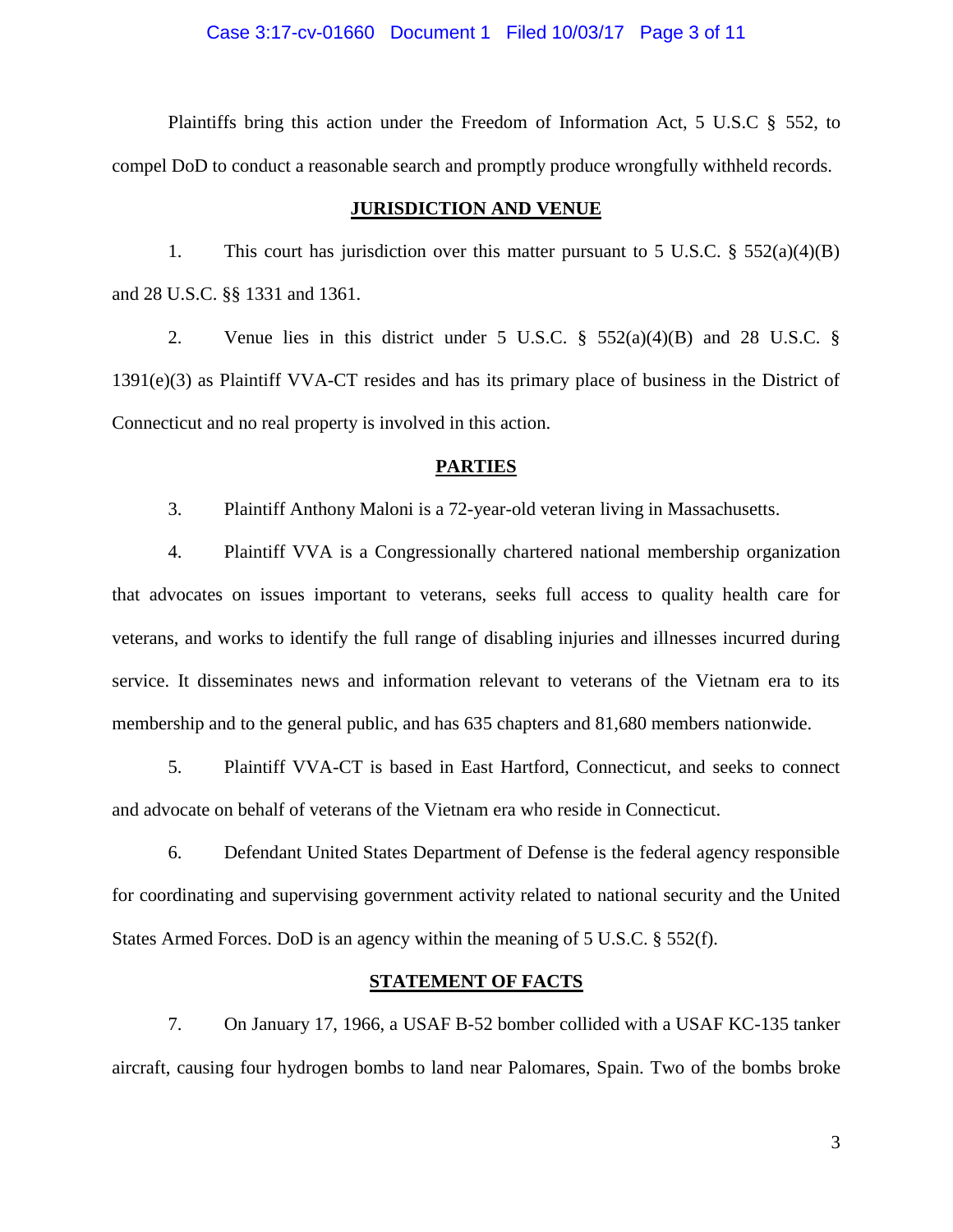### Case 3:17-cv-01660 Document 1 Filed 10/03/17 Page 4 of 11

open, and released clouds of radioactive plutonium dust over the Spanish countryside.

8. Following the accident, the USAF ordered approximately 1,600 U.S. airmen to Palomares, Spain to clean up the wreckage from the crash and remove plutonium-contaminated soil and crops in the area.

9. Plaintiff Anthony D. Maloni, then 21 years old, arrived in the first waves of troops assigned to the cleanup.

10. The USAF did not adequately inform Mr. Maloni or other airmen of the potential dangers of contact with plutonium dust and radioactive debris, and did not provide any of them with adequate training or safety equipment.

11. At first, the USAF required Mr. Maloni and fellow airmen to stand shoulder-toshoulder and slowly walk the fields surrounding the crash site in order to identify and collect debris from the wreckage.

12. The USAF then ordered Mr. Maloni and others to destroy most of the crops in the area. Service members walked the fields pulling up stakes and cutting through tomato vines with machetes. They dug pits in which crops and vegetation were dissolved with lime or doused in gasoline and burned.

13. Mr. Maloni recalls vomiting from the thick, acrid smoke emanating from the burning vegetation.

14. In the final stage of the cleanup, crews bulldozed the earth, sending clouds of plutonium-laced dust into the air. John H. Garman, a 23-year-old military police officer and interpreter, spent weeks in the fields shoveling contaminated soil into barrels with fellow airmen. Eventually, 5,300 of those barrels were transported to the U.S. for secure burial.

15. With the exception of a thin surgical mask that the airmen were not required to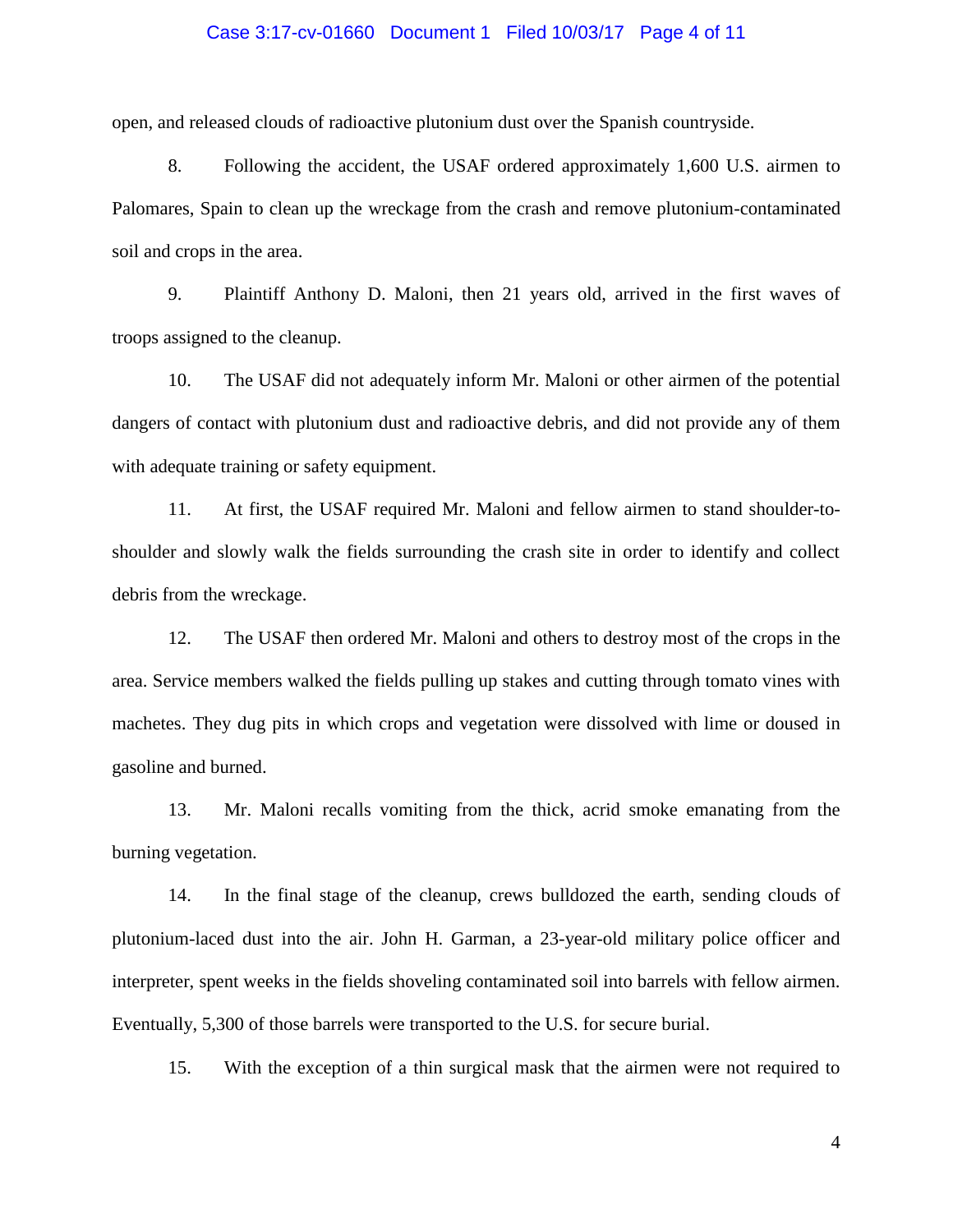### Case 3:17-cv-01660 Document 1 Filed 10/03/17 Page 5 of 11

wear, the USAF did not issue its service members protective clothing or equipment. The Atomic Energy Commission confiscated plutonium-coated clothing from Mr. Garman and some of his fellow airmen who had arrived only a few hours after the crash.

16. In addition to working long days in the fields without protection, these airmen lived, worked, and relaxed in the area around Palomares for weeks to months at a time, swimming in the ocean and sleeping in tents on the beach within sight of an impact crater. The USAF brought in no clean water, and fed the airmen produce that had been coated with plutonium dust, including tomatoes bought from local farmers at the insistence of the Spanish government.

17. Non-military personnel were not permitted to enter the areas in which the U.S. airmen worked following the nuclear accident for the duration of the USAF cleanup operation.

### *Dosimetry Methodology*

18. In the immediate aftermath of the accident and in the months and years that followed, DoD and other U.S. and Spanish agencies conducted environmental and medical testing to measure plutonium contamination levels in the air, ground, and water, as well as in responders' bodies.

19. Victor B. Skaar, then a 29-year-old medical disaster control technician in the USAF, was a member of the team that collected urine samples from airmen at the site. He recalls that it was impossible to follow proper laboratory protocols in the team's haste to respond to the disaster in difficult field conditions.

20. For example, while accepted protocol required that the subject provide a second urine sample 12 hours after the first, the team was unable to collect many second samples, and did not collect even a single sample from many airmen.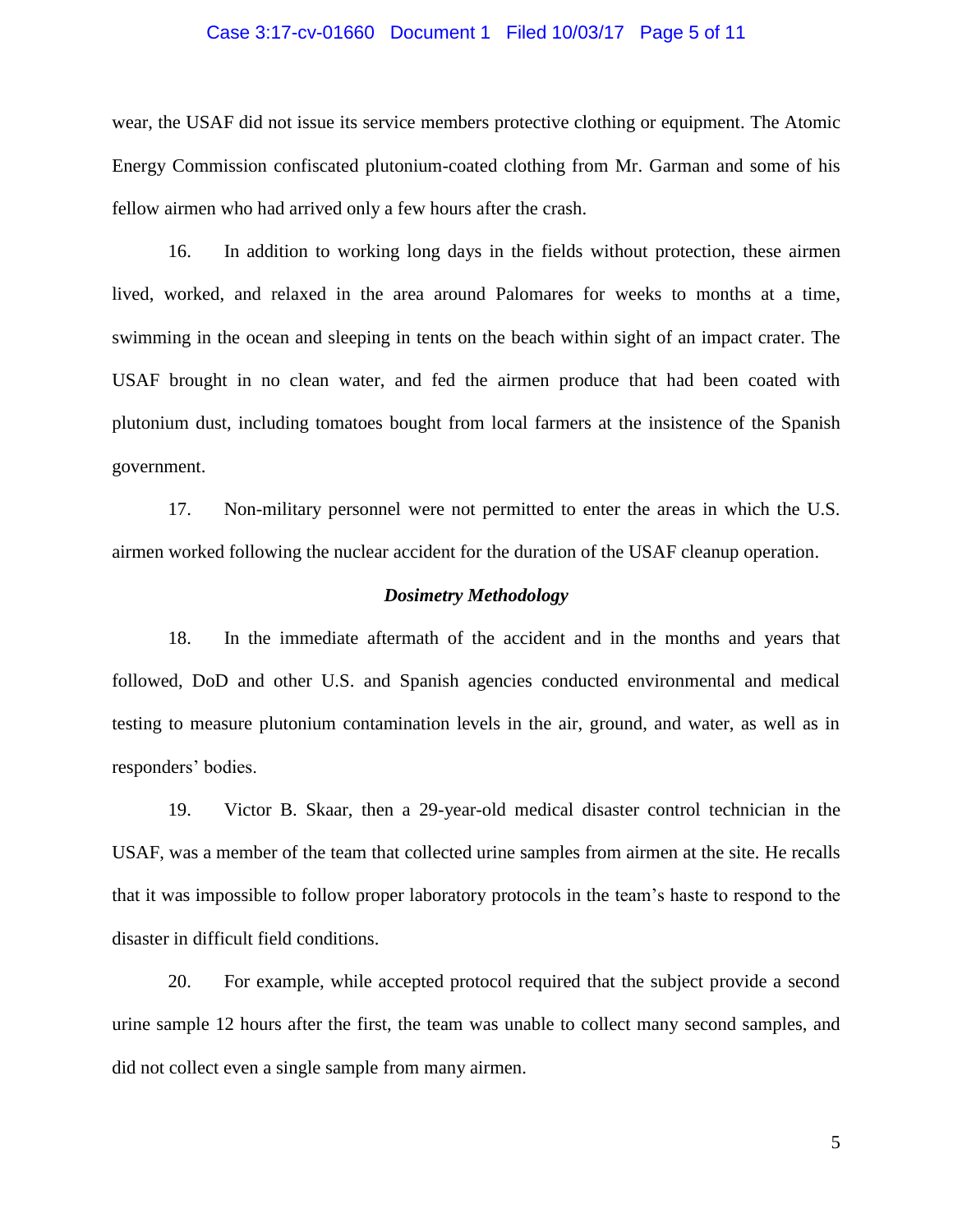### Case 3:17-cv-01660 Document 1 Filed 10/03/17 Page 6 of 11

21. Some Palomares veterans have succeeded in obtaining the results of their urinalysis. However, DoD has not informed the majority of their results. Moreover, poor protocol adherence means that even those who have received their results cannot be assured of their accuracy.

22. In 2001, DoD contracted with the litigation consulting firm Labat-Anderson to construct radiation dose estimates for Palomares veterans by "reconciling" the original urinalysis data with environmental data.

23. The Labat-Anderson report noted that many urine samples showed dangerously high exposure levels, and that some airmen had been exposed to more radiation than others. However, based on external comparisons, the report determined that "these preliminary estimates seem unreasonably high in many cases," and suggested that most Palomares veterans were unlikely to have been exposed to plutonium levels exceeding annual occupational limits.

24. The 2001 report concluded by stating that "additional effort is needed to reconcile the estimated intakes and doses derived from the urinary bioassay data with the estimates from environmental measurements."

25. DoD declined to conduct additional analysis.

26. Despite the 2001 report's admission that additional efforts were needed to account for the high radiation exposure levels indicated in airmen's urine samples, in 2013 the USAF established dose estimate procedures for veterans seeking VA benefits for Palomares-connected disabilities that relied solely on the 2001 report.

27. Under the 2013 Palomares dose estimate methodology, as before, the overwhelming majority of Palomares veterans are assigned dose estimates too low to qualify them for service-connected disability compensation.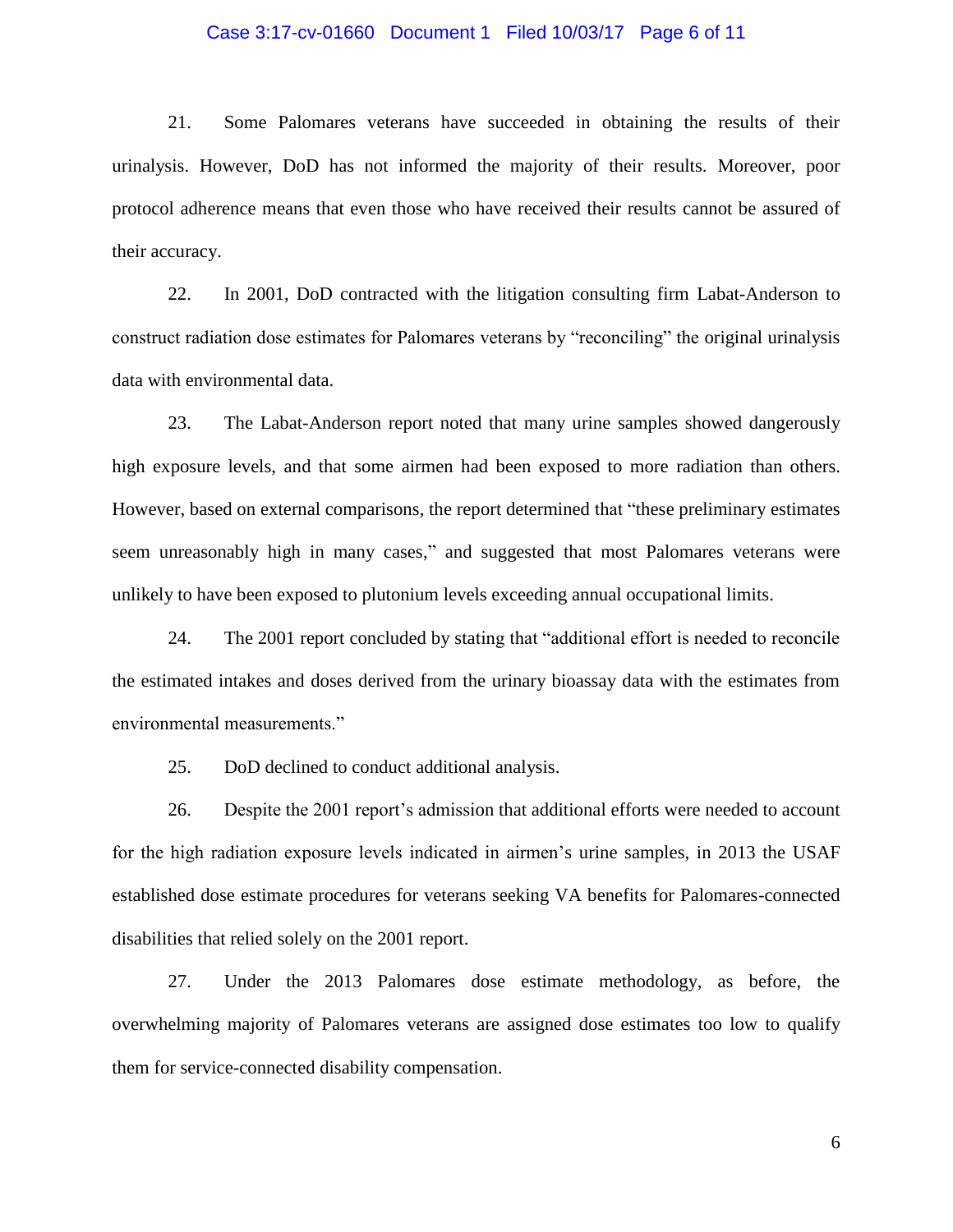## *Palomares Veterans' Health Outcomes*

28. Prolonged exposure to ionizing radiation from the plutonium at Palomares continues to have an adverse effect on the health of airmen who participated in the cleanup.

29. After Palomares, Mr. Maloni developed psoriasis, eczema, alopecia, bronchitis, high blood pressure, and ischemic heart disease, and began experiencing excruciating headaches and migraines. He is the only one of his 10 siblings to have experienced any of these health conditions, which have a significant and pervasive negative impact on his life.

30. Many other Palomares veterans have developed blood disorders and various cancers, and many have died young. Because DoD has not released a list of the airmen it shipped to Palomares, the prevalence of cancer and other radiogenic conditions among Palomares veterans is unknown.

31. Mr. Skaar has battled leukopenia, skin cancer, and prostate cancer since Palomares.

32. Mr. Garman was diagnosed with bladder cancer 12 years after Palomares, at the age of 35, as well as with chronic obstructive pulmonary disease, a condition that has slowly deteriorated his lung function and has left him dependent on oxygen tanks today.

33. Despite the recognition of cancers in particular as presumptively radiogenic conditions under VA regulations, *see* 38 C.F.R. § 3.311, veterans have been unable to access disability benefits for diseases connected to Palomares.

34. For veterans to receive benefits in connection with a radiogenic disease, they must demonstrate that they participated in a "radiation-risk activity" when serving on active duty. 38 U.S.C. § 1112(c)(3). Yet, the USAF's 1966 cleanup operations at Palomares are not recognized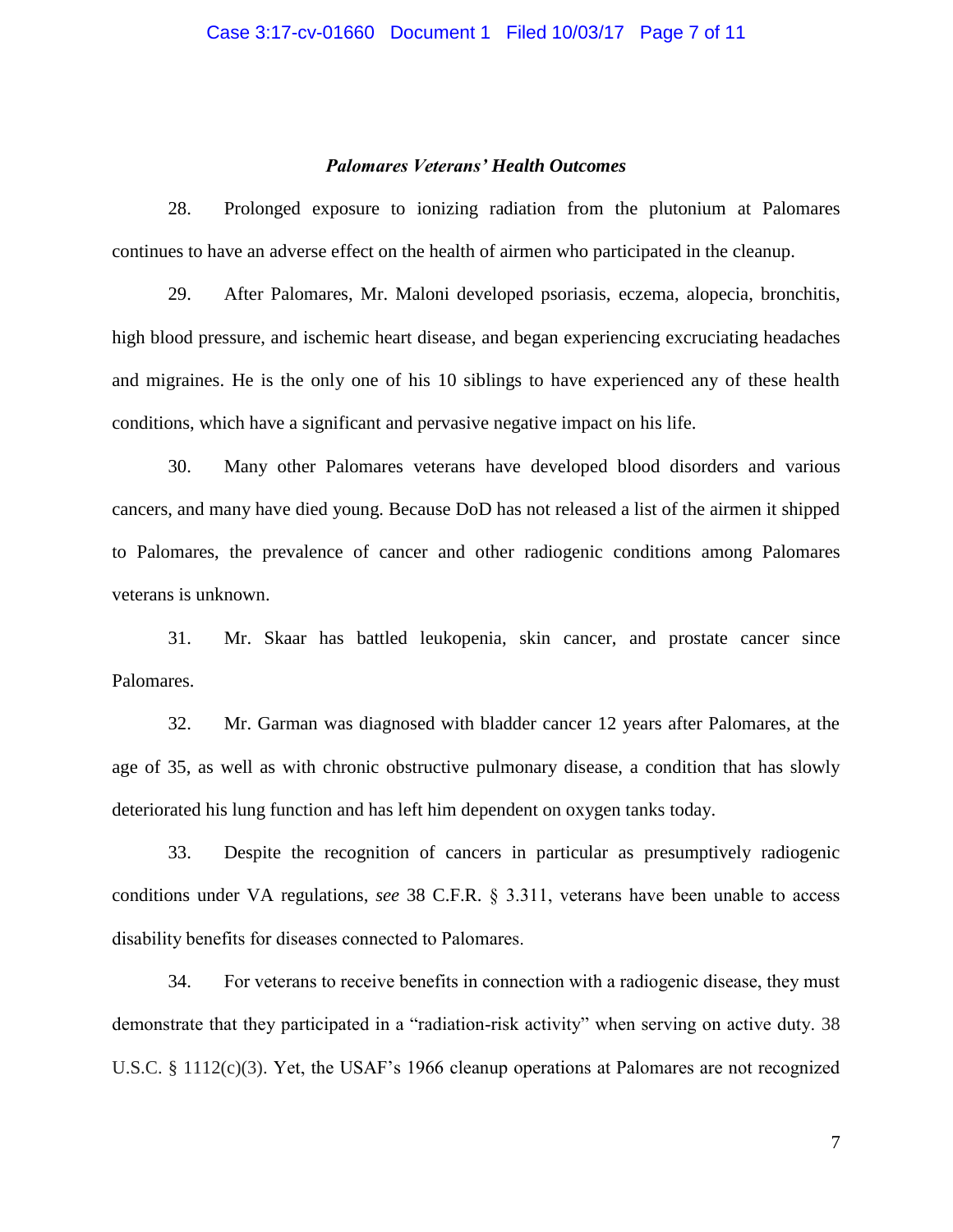as a radiation-risk activity.

# *FOIA Requests: Plaintiff Anthony Maloni*

35. Seeking records related to plutonium exposure at Palomares, Mr. Maloni submitted FOIA requests to four different offices within the DoD in March 2017 for records related to his service in the USAF.

36. Mr. Maloni also sought records related to the Palomares incident more generally, including records of cleanup activities and unit assignments, bioassay data of servicemembers and others at Palomares, environmental testing data, dosimetry methodology, medical or scientific studies and reports, and policies, procedures, and communications related to the scientific and medical response to the incident.

37. Mr. Maloni submitted identical letters to the FOIA Public Liaison of the Defense Threat Reduction Agency ("DTRA"), the Surgeon General of the Air Force Medical Support Agency ("AFMSA"), the USAF Center for Radiation Dosimetry ("AFCRD"), and Air Force Headquarters ("AFHQ"), all of which are within the DoD. Copies of the requests are attached as Exhibits A-D, respectively.

38. DoD acknowledged receipt of the FOIA request addressed to DTRA by email on March 7, 2017, and assigned FOIA Case No. 17-036 to the request in a letter postmarked March 28, 2017. The March 28 letter is attached to this complaint as Exhibit E. Neither the March 7 nor the March 28 communication from DTRA constitutes a substantive response to or denial of Mr. Maloni's request.

39. On or about March 13, 2017, Mr. Maloni's counsel received a voicemail directing that one of Mr. Maloni's FOIA requests be resubmitted to AFHQ. The voicemail did not clarify whether this direction came from AFMSA or AFRCD. In response, Mr. Maloni resubmitted a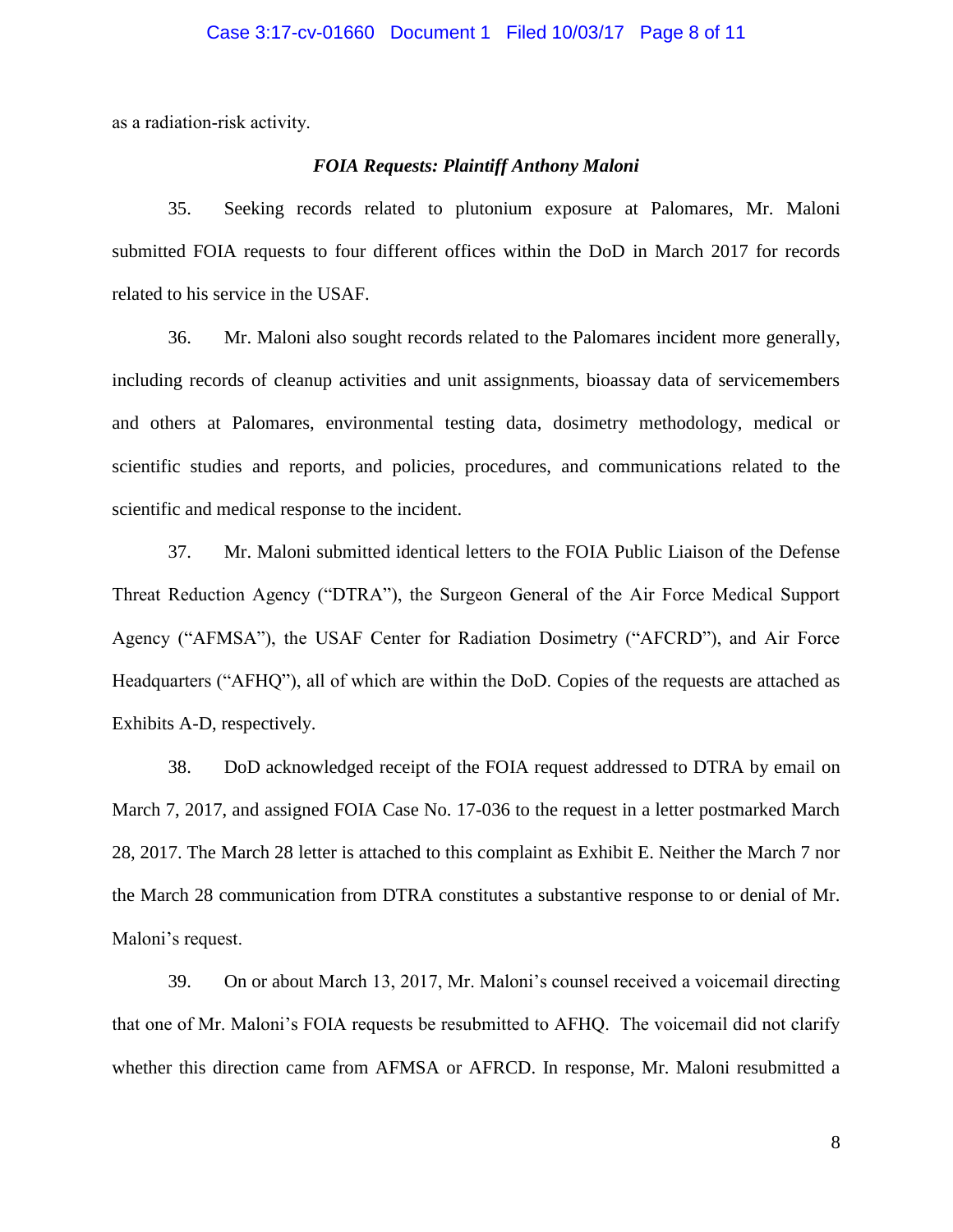### Case 3:17-cv-01660 Document 1 Filed 10/03/17 Page 9 of 11

FOIA request to AFHQ dated March 21, 2017 and identical in substance to both the AFMSA and AFRCD requests. AFHQ received and signed for the request on March 23, 2017.

40. Neither Mr. Maloni nor his counsel has received any further communication from AFMSA, AFRCD, AFHQ, or DTRA.

41. Upon information and belief, DoD received all FOIA requests by March 23, 2017.

42. To date, DoD has not provided the records requested by Mr. Maloni, nor provided an adequate response explaining that they would be withheld, notwithstanding FOIA's requirement that an agency respond within twenty working days.

43. DoD has wrongfully withheld the requested records from Mr. Maloni.

### *FOIA Requests: Plaintiffs VVA and VVA-CT*

44. In order to assist Palomares veterans unjustly denied disability compensation, VVA and VVA-CT submitted FOIA requests to the different agencies within DoD on June 13, 2017. Copies of the Requests are attached as Exhibits F-H.

45. Similar to Mr. Maloni, Plaintiffs VVA and VVA-CT seek records related to the Palomares incident, including records of cleanup activities and unit assignments, bioassay data of service members and others at Palomares, environmental testing data, dosimetry methodology, medical or scientific studies and reports, and policies, procedures, and communications related to the scientific and medical response to the incident.

46. VVA and VVA-CT submitted letters identical in substances to the letter to the DTRA attached as Exhibit F; to AFCRD, attached as Exhibit G; and to AFHQ, attached as Exhibit H.

47. Upon information and belief, DoD received all FOIA requests on June 14, 2017.

48. To date, neither Plaintiffs nor their counsel have received any communication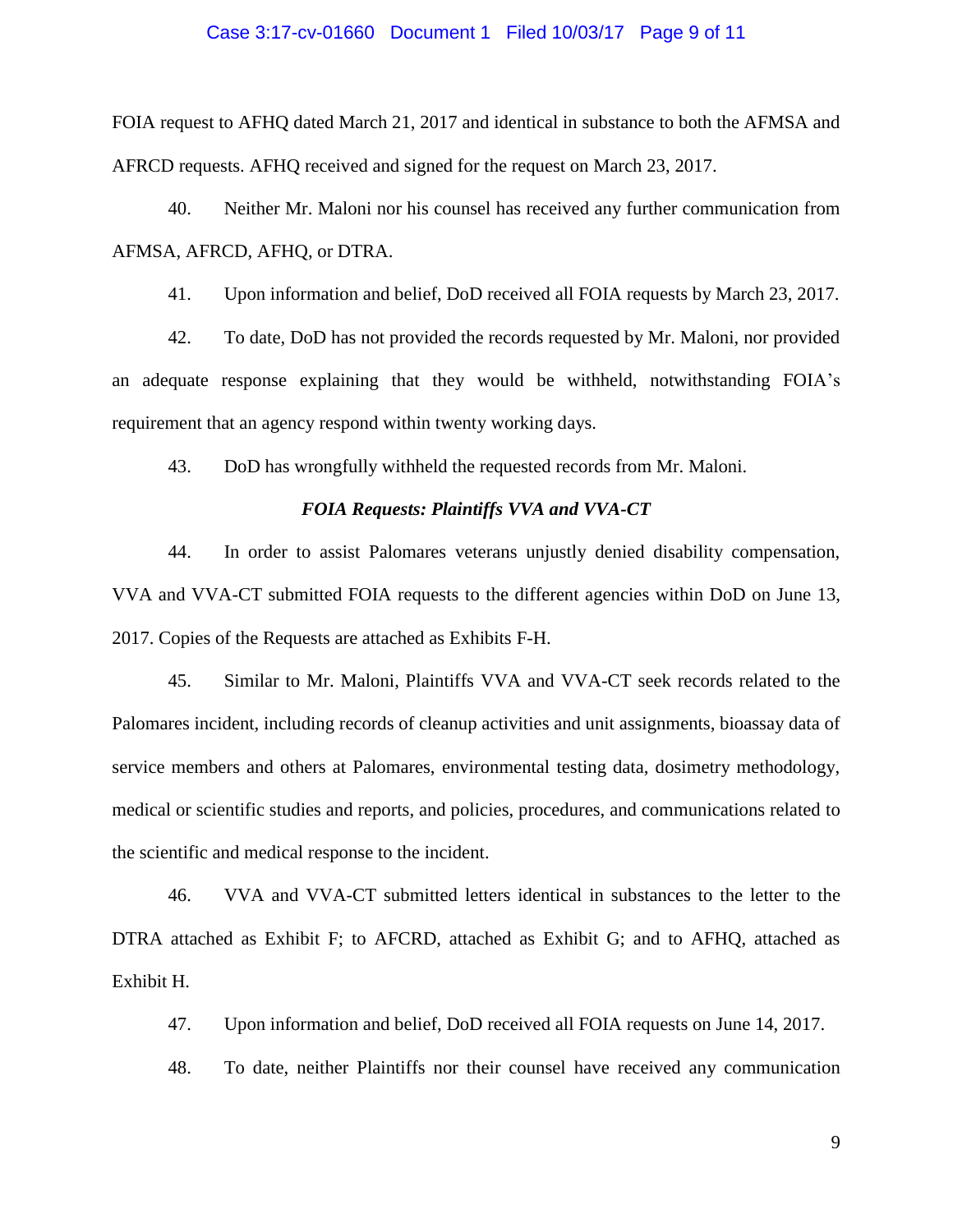### Case 3:17-cv-01660 Document 1 Filed 10/03/17 Page 10 of 11

from DTRA, AFRCD, or AFHQ in response.

49. DoD has not provided the records requested by VVA and VVA-CT, nor has it provided an adequate response explaining that they would be withheld, notwithstanding FOIA's requirement that an agency respond within twenty (20) working days.

50. DoD has wrongfully withheld the requested records from VVA and VVA-CT.

### **CLAIM FOR RELIEF**

51. Plaintiffs repeat and incorporate every allegation contained in paragraphs 1-50 as if set forth in full.

52. DoD's failure to notify Plaintiffs within twenty days (excepting Saturdays, Sundays, and legal public holidays) whether it will comply with their requests violated their rights to those records under 5 U.S.C.  $\S$  552(a)(6)(A) and 5 U.S.C.  $\S$  552(a)(3)(A).

53. DoD's failure to release responsive, non-exempt records violated Plaintiffs' right to those records under 5 U.S.C.  $\S$  552(a)(3)(A).

54. DoD's failure to make a reasonable search for responsive records violated Plaintiffs' rights under 5 U.S.C.  $\S$  552(a)(3)(C).

#### **REQUESTED RELIEF**

WHEREFORE, VVA, VVA-CT, and ANTHONY D. MALONI respectfully request that this Court:

- 1) Order Defendant to conduct a reasonable search for records responsive to their requests;
- 2) Order Defendant to disclose and release the requested records in their entireties;
- 3) Order Defendant to grant a full fee waiver to Plaintiffs;
- 4) Provide for expeditious proceedings in this action;